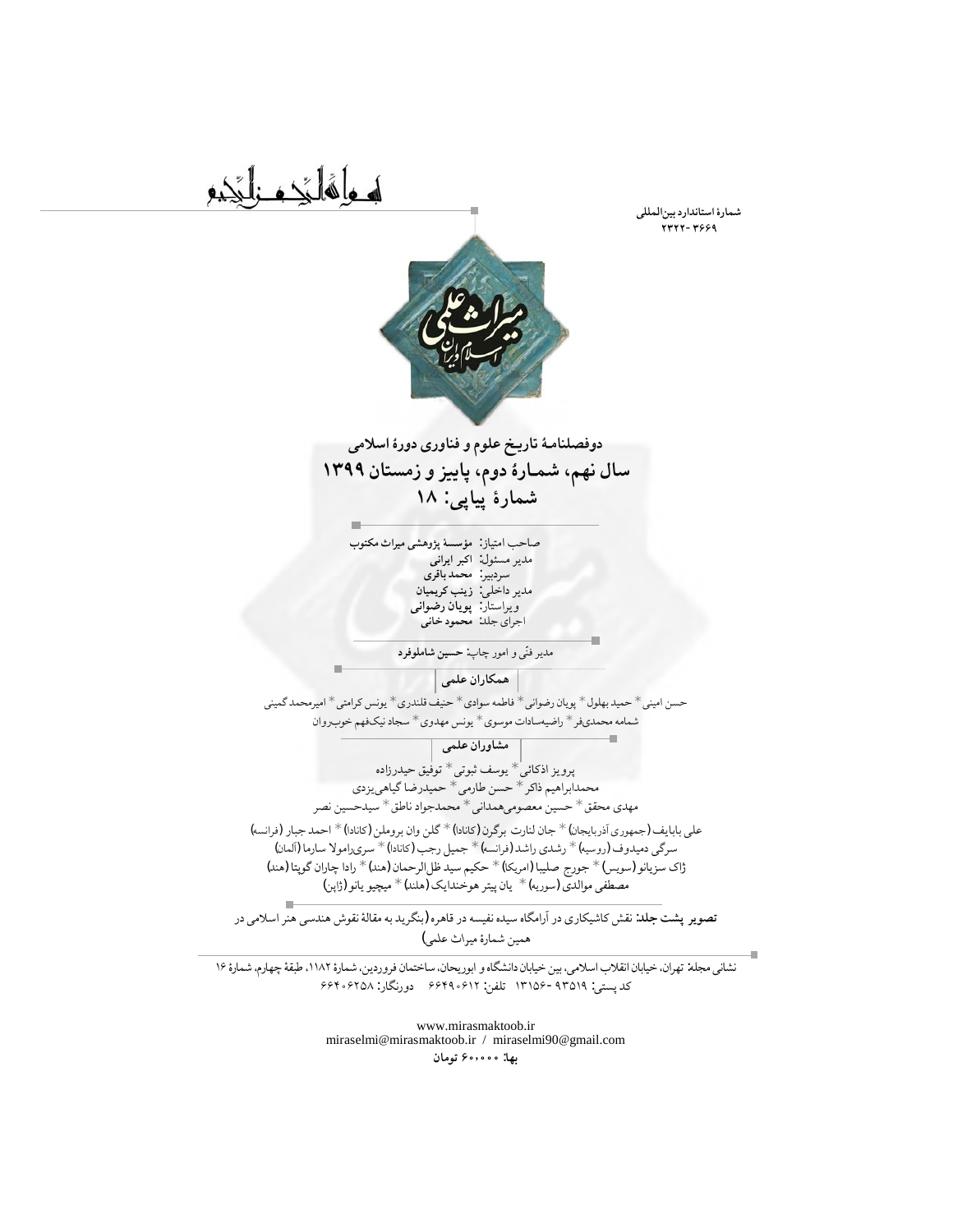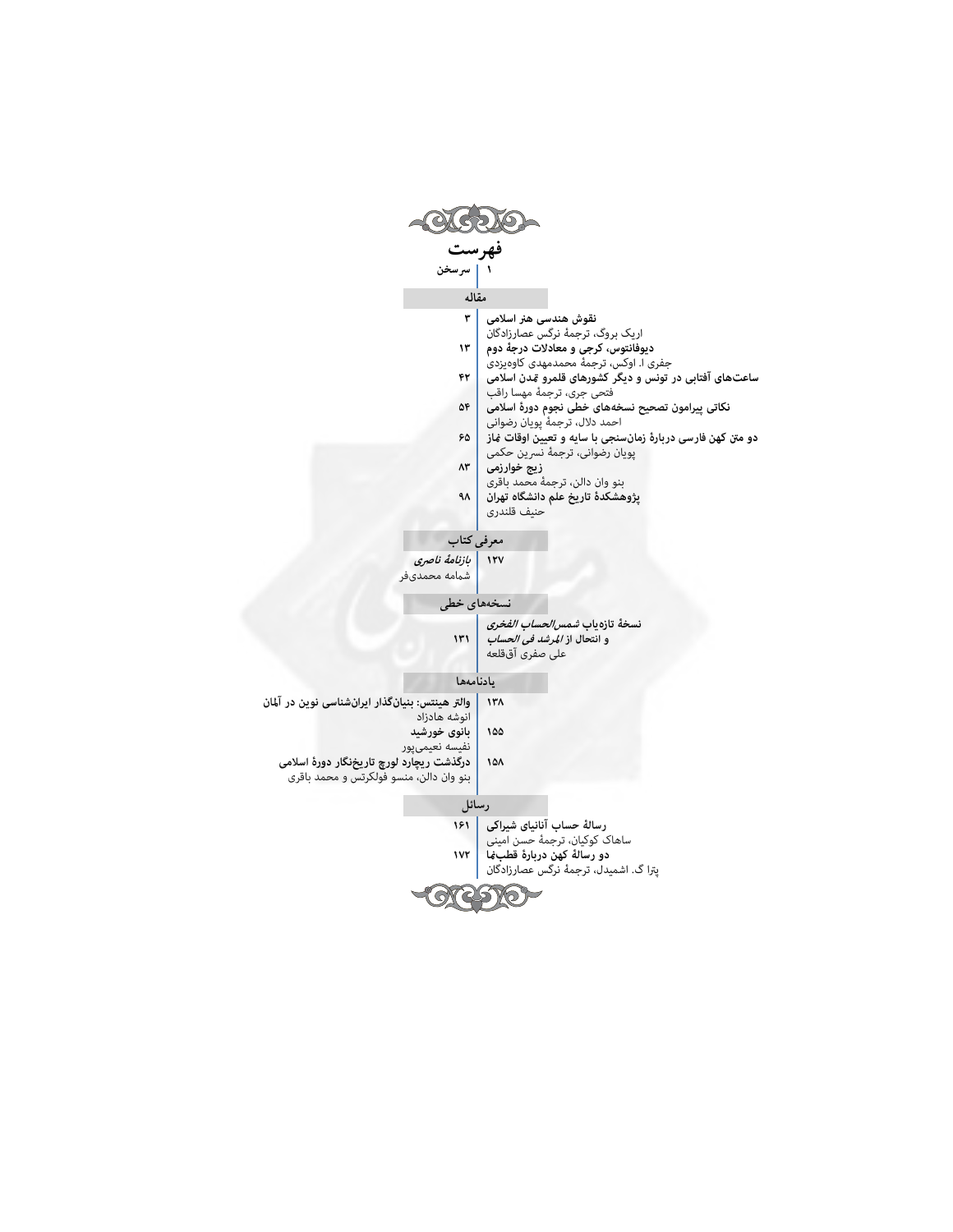24 1 2010

# **Editorial**

The pioneers of studies in the history of science in the Islamic civilization have mostly been western and Russian scholars. Many of their works have been translated into Persian. Apart from their informative contents, the works have been useful examples to follow. In recent decades, Iranian scholars have been active in this field and their achievements are noticeable both qualitatively and quantitatively.

A major attempt in this regard is the establishment of the Institute for the History of Science, in the University of Tehran. It was officially established 25 years ago and since 15 years ago, it has trained historians of science. They studied for a Master degree in the fields of history of mathematics, astronomy, physics and technology, and- recently- medicine. The Institute will start its PhD program next year.

A journal titled Tarikh-e Elm (History of Science) is regularly published by the Institute. A list of 219 papers published in this journal is given in a report about the Institute, in this issue of our journal. A list of 89 Master dissertations is also provided in the same report.

We hope that the Institute will receive more support and will become a major center for the studies in the history of science. The virtual facilities can help it to extend its activities in an international level.

Mohammad Bagheri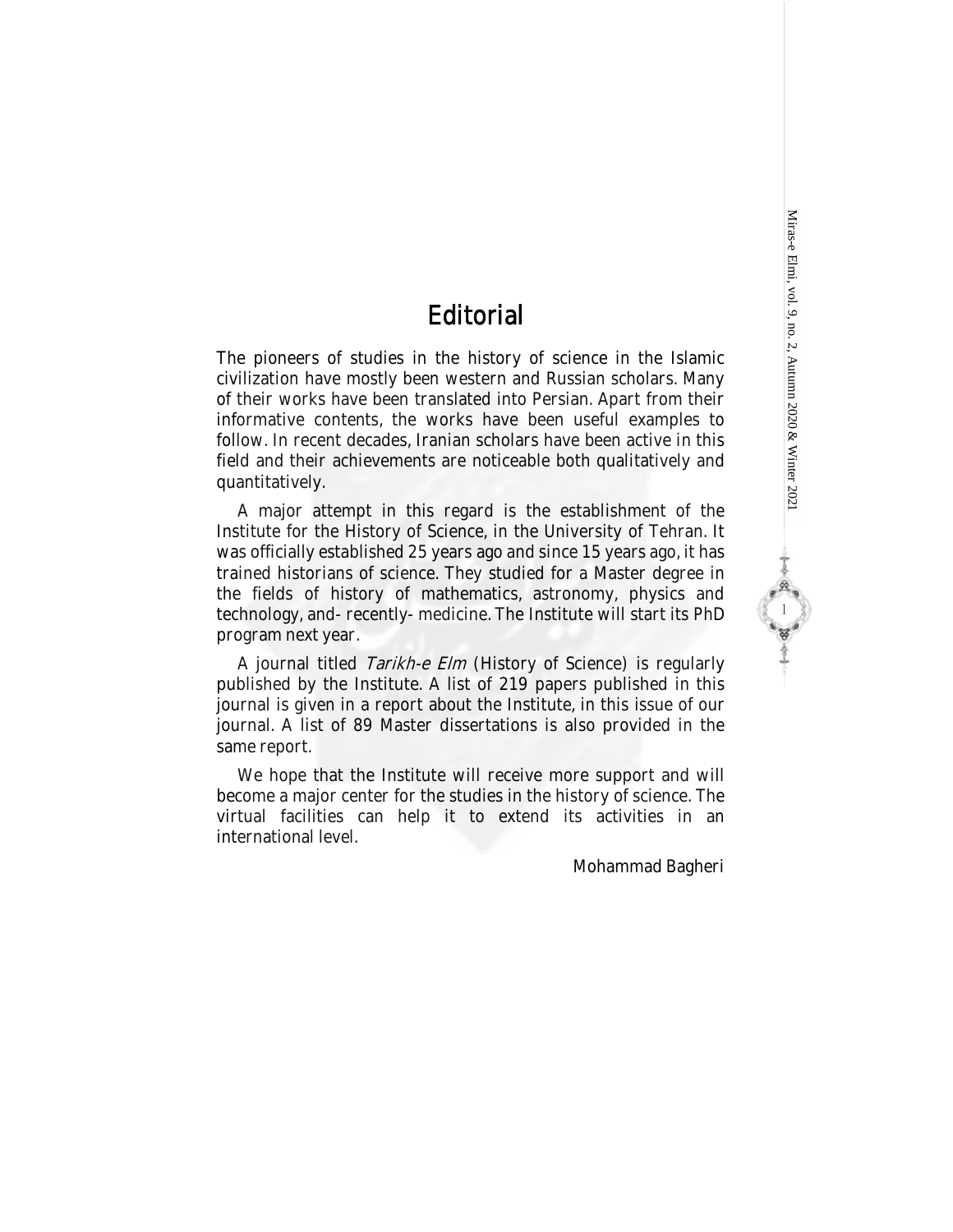# **Contents**

| Editorial                                                                                        |  |
|--------------------------------------------------------------------------------------------------|--|
| Persian                                                                                          |  |
|                                                                                                  |  |
| Papers                                                                                           |  |
| Islamic Geometric Design                                                                         |  |
|                                                                                                  |  |
| Tunisian <i>Mizwala</i> s in their Islamic Context                                               |  |
| Between Reproduction and Recovery: Notes on Editing Classical<br>Arabic Manuscripts on Astronomy |  |
| Two Early Persian Texts on Shadow Schemes and the Regulation of<br>the Prayer Times              |  |
| Al-Khwārizmī's Astronomical Tables Revisited: Analysis of the<br><b>Equation of Time</b>         |  |
| Institute for the History of Science, University of Tehran                                       |  |
| <b>Book Review</b>                                                                               |  |
| Bāz-Nāma-yi Nāșirī                                                                               |  |
| Manuscript                                                                                       |  |
| A Newly-Found Manuscript of Shams al-Hisab al-Fakhrī                                             |  |
| In Memoriam                                                                                      |  |
| Walther Hinz: The Founder of Modern Iranian Studies in Germany                                   |  |
| The Lady of the Sun: Ms. Alenush Terian                                                          |  |
|                                                                                                  |  |
| Treatises                                                                                        |  |
| The Arithmetic of Anania of Shirak                                                               |  |
| Two Early Arabic Sources on the Magnetic Compass                                                 |  |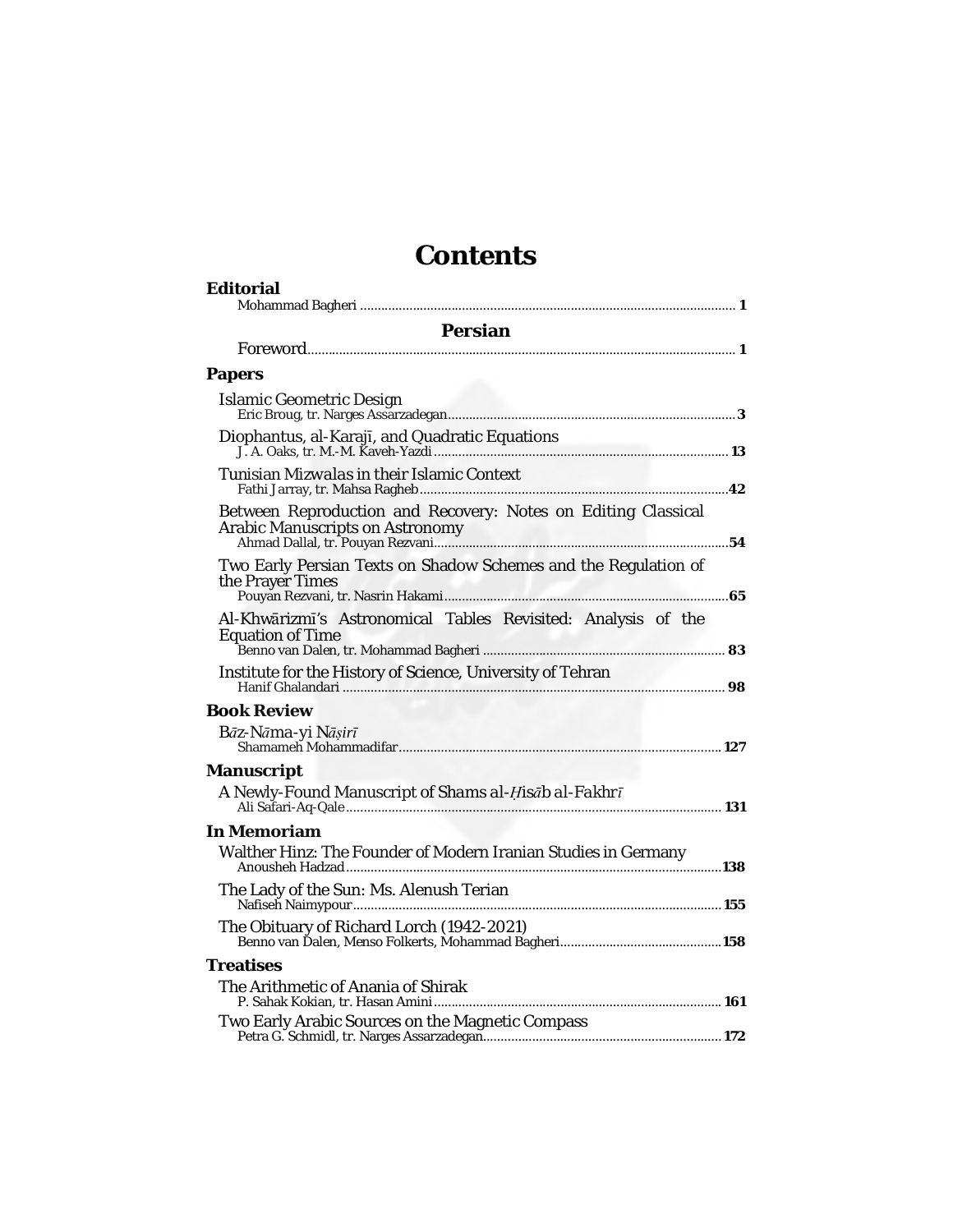#### Scientific Staff

H. Amini, H. Bohloul, A.-M. Gamini, H. Ghalandari, Y. Karamati, Y. Mahdavi, Sh. Mohammadifar, R.-S Mousavi, S. Nikfahm Khubravan, P. Rezvani, F. Savadi

#### Advisory Board

P. Azkaei, H.-R. Giahi Yazdi T. Heidarzadeh (USA), H. Masumi Hamedani, M. Mohaghghegh M.-J. Nategh, Y. Sobuti, H. Taromi, S. H. Nasr (USA), M.-E. Zaker

A. Babaev (Azerbaijan), J. L. Berggren (Canada), G. van Brummelen (Canada) S. Demidov (Russia), A. Djebbar (France), R. C. Gupta (India), J. P. Hogendijk (The Netherlands), M. Mawaldi (Syria), F. J. Ragep (Canada), R. Rashed (France) G. Saliba (America), S. R. Sarma (Germany), J. Sesiano (Switzerland) M. Yano (Japan), Hakim Syed Zillur Rahman (India)

Cover photo: A 15<sup>th</sup>-century Mamluk tile from the shrine of Sayyida Nafisa in Cairo (see "Islamic Geometric Design" in this issue of Miras-e Elmi)

Unit 16, Fourth floor, no. 1182, Farvardin building, Between Daneshgah and Abu Rayhan St., Enghelab Eslami Ave., Tehran, Iran

> post code: 13156-93519 Tel: +98-21-6649 0612 fax: +98-21-6640 6258

www.mirasmaktoob.ir miraselmi@mirasmaktoob.ir miraselmi90@gmail.com